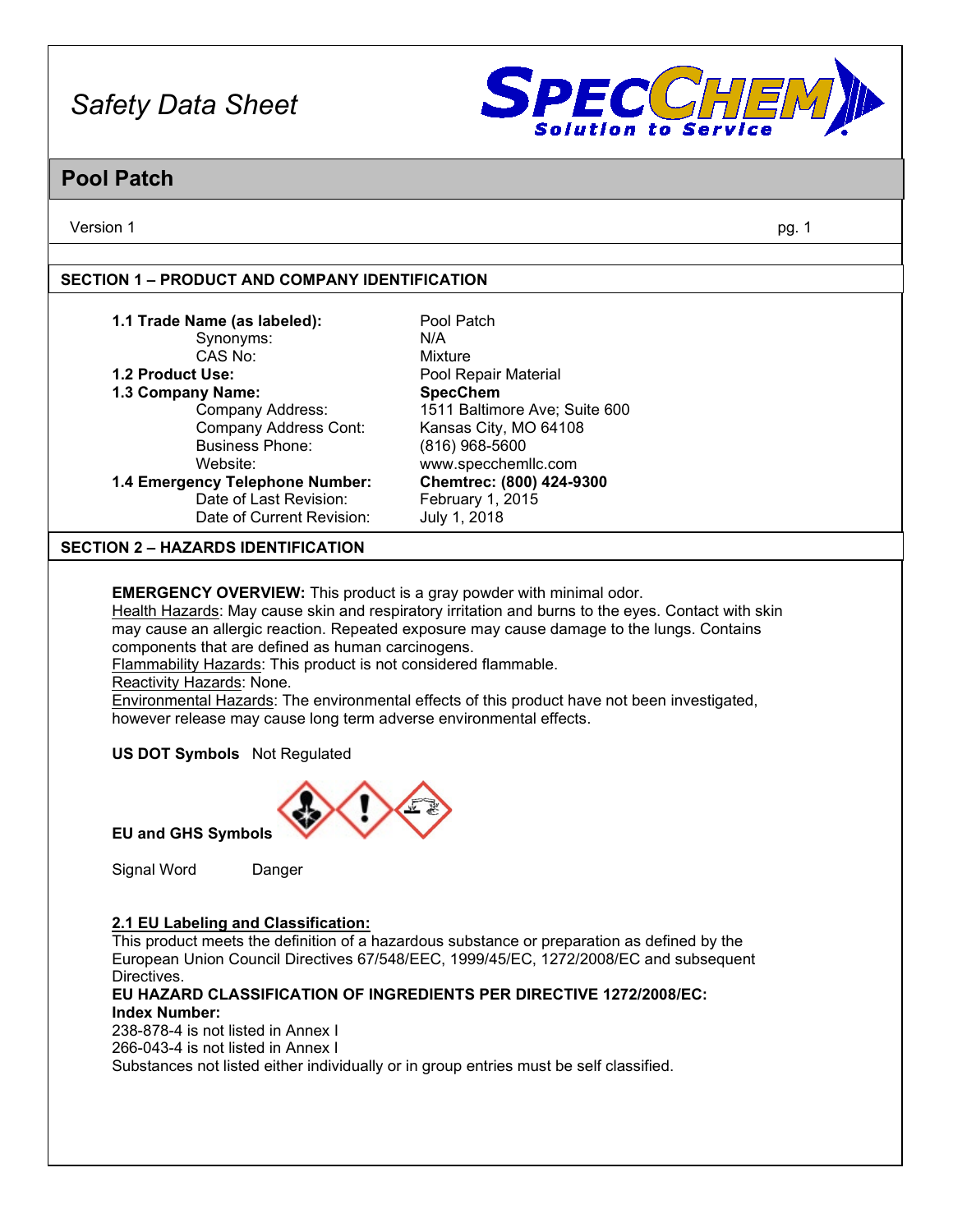

## **Pool Patch**

| Version 1                                                                                      | pg. 2                                                                                                                |
|------------------------------------------------------------------------------------------------|----------------------------------------------------------------------------------------------------------------------|
| <b>Components Contributing to Classification:</b>                                              | Crystalline Silica (Quartz)/Silica Sand, Portland<br>Cement, Calcium Carbonate, Magnesium<br>Oxide, Titanium Dioxide |
| 2.2 Label Elements:                                                                            |                                                                                                                      |
| <b>GHS Hazard Classifications:</b>                                                             | <b>Skin Irritation 2</b>                                                                                             |
|                                                                                                | Serious Eye Damage 1                                                                                                 |
|                                                                                                | <b>Skin Sensitization 1</b>                                                                                          |
|                                                                                                | Carcinogenicity 1A                                                                                                   |
|                                                                                                | Specific Target Organ Toxicity - Single                                                                              |
|                                                                                                | Exposure 3                                                                                                           |
|                                                                                                | Specific Target Organ Toxicity - Repeated                                                                            |
|                                                                                                | Exposure 1                                                                                                           |
| <b>Hazard Statements:</b>                                                                      | Causes skin irritation. Causes serious eye                                                                           |
|                                                                                                | damage. May cause an allergic skin reaction.                                                                         |
|                                                                                                | May cause cancer. May be harmful if                                                                                  |
|                                                                                                | swallowed. May cause respiratory irritation.                                                                         |
|                                                                                                | Causes damage to organs through prolonged or                                                                         |
|                                                                                                | repeated exposure.                                                                                                   |
| <b>Precautionary Statements:</b>                                                               | Wash hands thoroughly after handling.                                                                                |
|                                                                                                | Contaminated work clothing must not be                                                                               |
|                                                                                                | allowed out of the workplace. Obtain special                                                                         |
|                                                                                                | instructions before use. Do not handle until all                                                                     |
|                                                                                                | safety precautions have been read and                                                                                |
|                                                                                                | understood. Wear protective gloves, protective                                                                       |
|                                                                                                | clothing, eye protection, and face protection.                                                                       |
|                                                                                                | Use only outdoors or in a well-ventilated area.                                                                      |
|                                                                                                | Do not breathe dust. Do not eat, drink or smoke                                                                      |
|                                                                                                | when using this product.                                                                                             |
| <b>Response Statements:</b>                                                                    | If on skin: Wash with plenty of water. Take off                                                                      |
|                                                                                                | contaminated clothing and wash clothing before                                                                       |
|                                                                                                | reuse. If skin irritation or rash occurs: get                                                                        |
|                                                                                                | medical advice and/or attention. If in eyes:                                                                         |
|                                                                                                | Rinse cautiously with water for several minutes.                                                                     |
|                                                                                                | Remove contact lenses, if present and easily                                                                         |
|                                                                                                | removed and continue rinsing. Immediately call                                                                       |
|                                                                                                | a poison center or doctor. If inhaled: Remove                                                                        |
|                                                                                                | person to fresh air and keep comfortable for                                                                         |
|                                                                                                | breathing. Call a poison center or doctor if you                                                                     |
|                                                                                                | feel unwell. If exposed or concerned: Get                                                                            |
|                                                                                                | medical advice and attention.                                                                                        |
| <b>Storage Statements:</b>                                                                     | Store locked up. Store in a well-ventilated                                                                          |
|                                                                                                | place. Keep container tightly closed.                                                                                |
| <b>Disposal Statements:</b>                                                                    | Dispose of contents and container in                                                                                 |
|                                                                                                | accordance with all local, regional, national and                                                                    |
| 2.3 Health Hazards or Risks From Exposure:<br>Hazards not otherwise eleccified: Net explicable | international regulations.                                                                                           |

**Hazards not otherwise classified:** Not applicable.

**4**0.0 % of the mixture consists of ingredient(s) of unknown acute toxicity.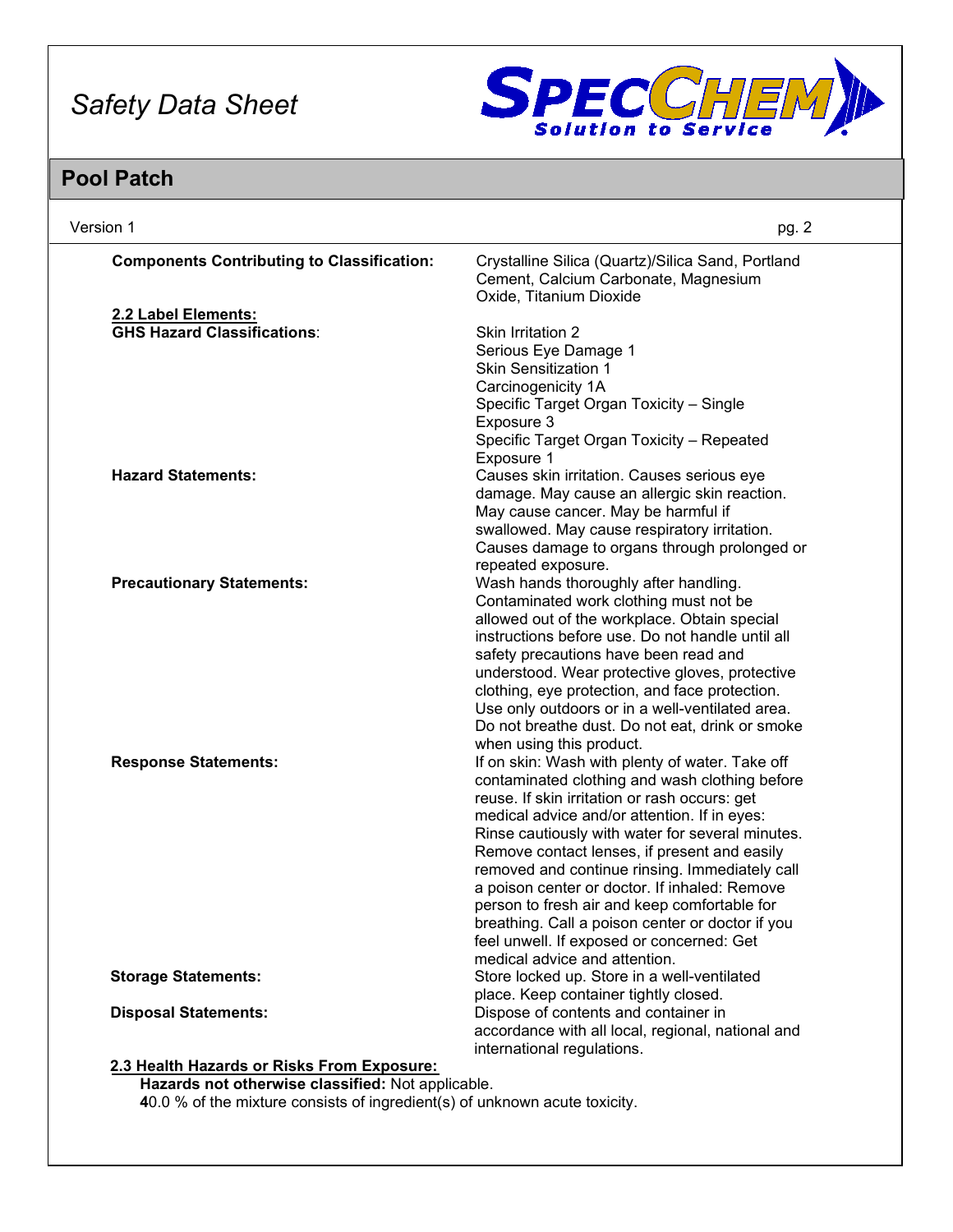

## **Pool Patch**

Version 1 pg. 3

#### **SECTION 3 – COMPOSITION / INFORMATION ON INGREDIENTS**

| <b>Hazardous Ingredients</b>                | WT%           | <b>CAS No.</b> |
|---------------------------------------------|---------------|----------------|
| Crystalline Silica (Quartz)/<br>Silica Sand | 40-60%        | 14808-60-7     |
| Calcium Carbonate                           | $5 - 15%$     | 1317-65-3      |
| Magnesium Oxide                             | $0.5 - 1.5\%$ | 1309-48-4      |
| <b>Titanium Dioxide</b>                     | $0.1 - 1\%$   | 13463-67-7     |
| <b>Portland Cement</b>                      | 40-60%        | 65997-15-1     |

**Note:** All WHMIS required information is included in appropriate sections based on the ANSI Z400.1-2010 format. This product has been classified in accordance with the hazard criteria of the CPR and the MSDS contains all the information required by the CPR, EU Directives and the Japanese Industrial Standard JIS Z 7250:2000

#### **SECTION 4 – FIRST AID MEASURES**

#### **4.1 Description of First Aid Measures:**

| <b>Eye Contact:</b>  | In case of contact, immediately flush eyes with plenty of water for at<br>least 15 minutes. If easy to do, remove contact lenses, if worn. Get<br>medical attention immediately.                                                                                                                                                                                                                     |
|----------------------|------------------------------------------------------------------------------------------------------------------------------------------------------------------------------------------------------------------------------------------------------------------------------------------------------------------------------------------------------------------------------------------------------|
| <b>Skin Contact:</b> | In case of contact, immediately flush skin with plenty of water. Remove<br>contaminated clothing and shoes. Wash clothing before reuse. Call a<br>physician if irritation develops and persists.                                                                                                                                                                                                     |
| Inhalation:          | If breathing is difficult, remove victim to fresh air and keep at rest in a<br>position comfortable for breathing. Give oxygen if breathing is difficult.<br>Give artificial respiration if not breathing. Get medical advice/attention if<br>you feel unwell.                                                                                                                                       |
| Ingestion:           | If swallowed, do NOT induce vomiting unless directed to do so by<br>medical personnel. Never give anything by mouth to an unconscious<br>person. Give 2 cupfuls of water if victim is conscience and alert. Get<br>medical advice/attention.                                                                                                                                                         |
|                      | 4.2 Symptoms and Effects Both Acute and Delayed:                                                                                                                                                                                                                                                                                                                                                     |
| <b>Eye Contact:</b>  | Causes serious eye damage. Symptoms may include discomfort or pain,<br>excess blinking and tear production, with marked redness and swelling<br>of the conjunctiva. May cause burns in the presence of moisture.                                                                                                                                                                                     |
| <b>Skin Contact:</b> | Causes skin irritation. May cause burns in the presence of moisture.<br>Skin contact during hydration may slowly develop sufficient heat that<br>may cause severe burns possibly resulting in permanent injury. Do not<br>allow product to harden around any body part or allow continuous,<br>prolonged contact with skin. Handling can cause dry skin. May cause<br>sensitization by skin contact. |
| Inhalation:          | May cause respiratory tract irritation. May cause burns in the presence<br>of moisture.                                                                                                                                                                                                                                                                                                              |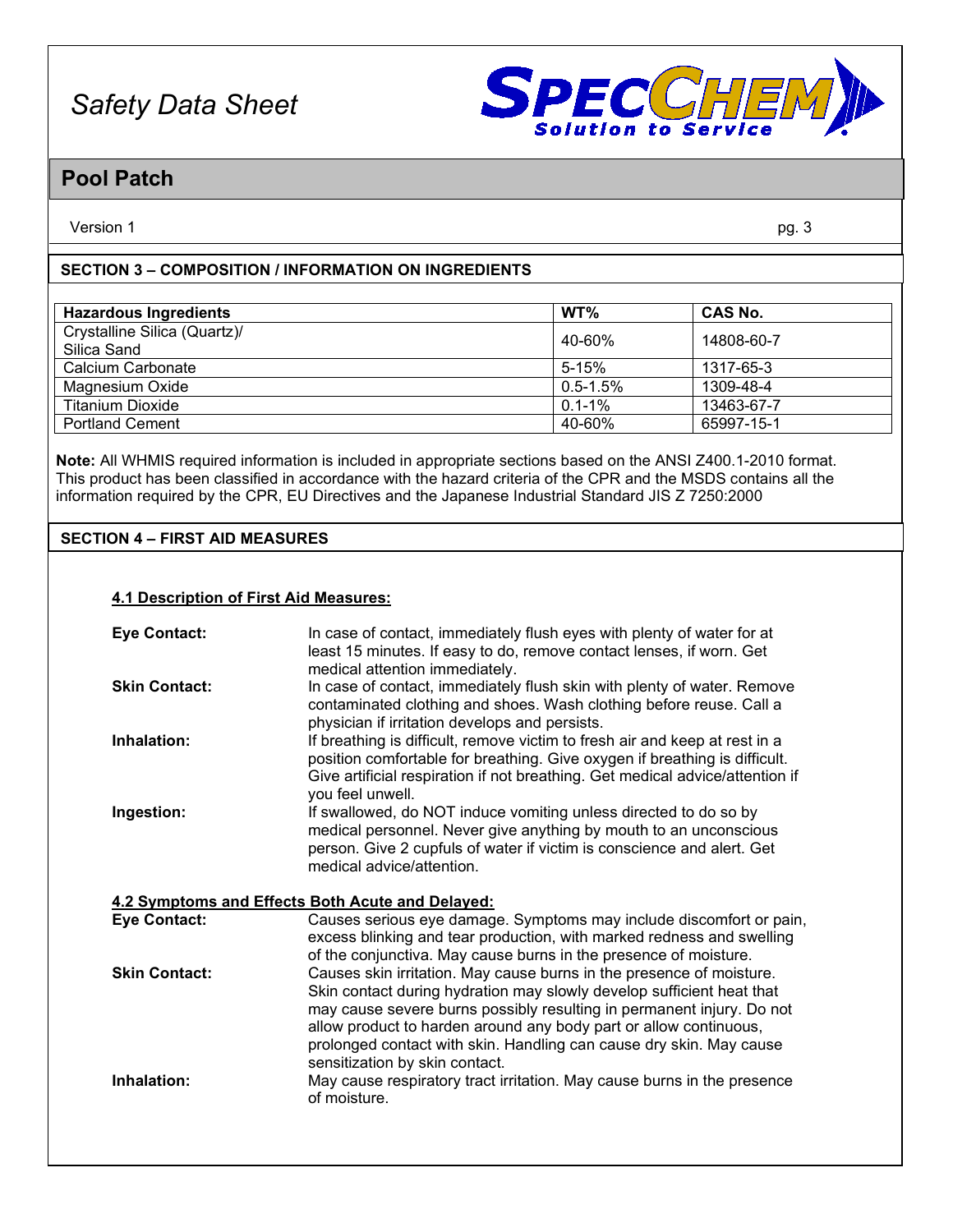

#### **Pool Patch**

Version 1 pg. 4

**Ingestion:** May be harmful if swallowed. May cause stomach distress, nausea or vomiting.

**4.3 Recommendations to Physicians:** Symptoms may not appear immediately.

#### **SECTION 5 – FIRE FIGHTING MEASURES**

#### **5.1 Fire Extinguishing Materials:**

**Use the following fire extinguishing materials: Water Spray:** Yes

**Foam:** Yes **Carbon Dioxide:** Yes **Powder:** Yes

#### **5.2 Unusual Fire and Explosion Hazards:**

**Irritating and toxic fumes may be produced at high temperatures. Use of water may result if the formation of a toxic aqueous solution. Do not allow run-off from fire fighting to enter drains or water courses.**

Explosive Sensitivity to Mechanical Impact: Not Available Explosive Sensitivity to Static Discharge: Not Available

#### **5.3 Special Fire-Fighting Procedures:**

• Keep upwind of fire. Wear full fire fighting turn-out gear (full Bunker gear) and respiratory protection (SCBA).

If possible, prevent run-off water from entering storm drains, bodies of water, or other environmentally sensitive areas.<br>
NEPA RATING SYSTEM

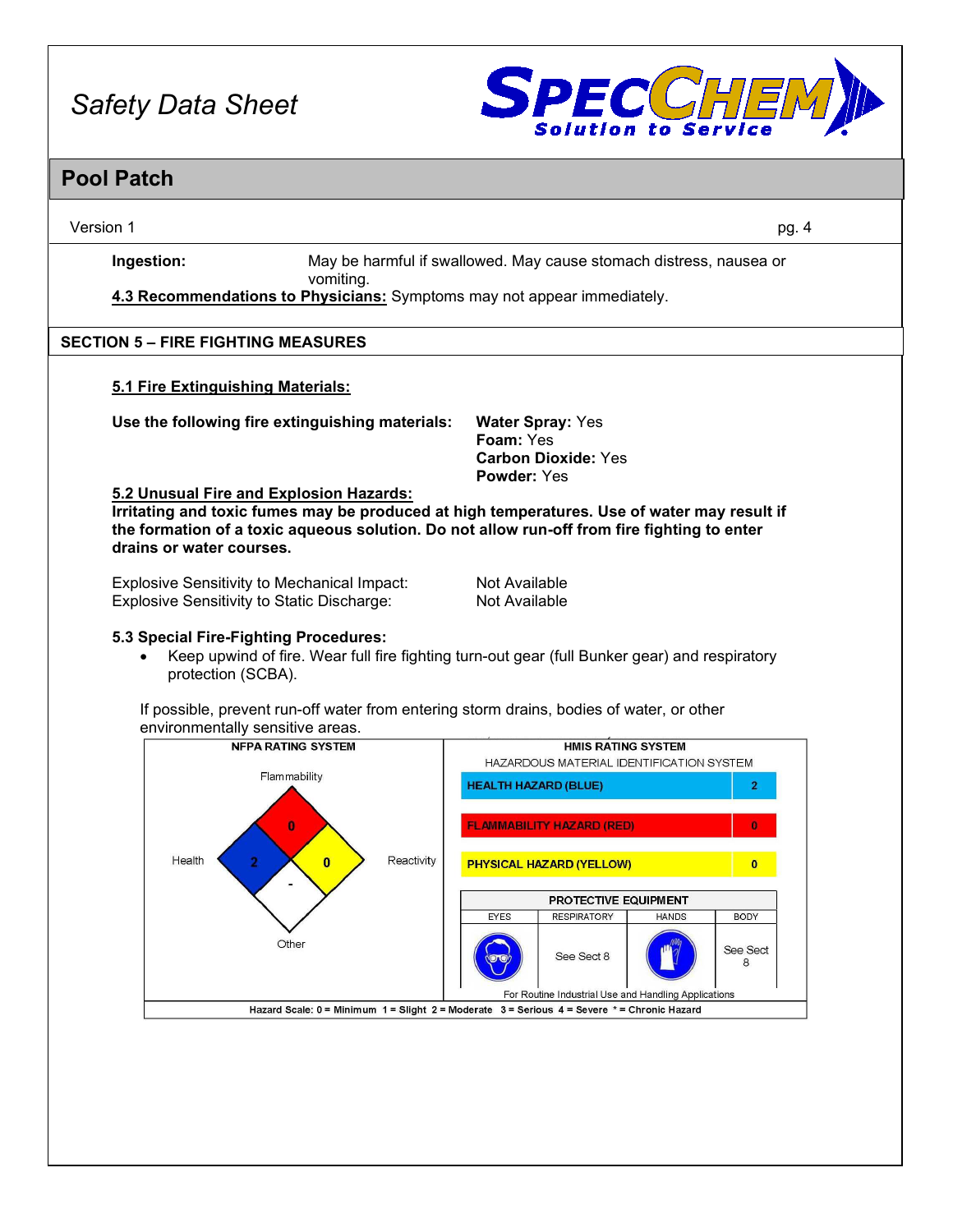

### **Pool Patch**

Version 1 pg. 5

#### **SECTION 6 – ACCIDENTAL RELEASE MEASURES (STEPS FOR SPILLS)**

#### **6.1 Personal Precautions, Protective Equipment and Emergency Procedures:** Use personal protection recommended in Section 8. Isolate the hazard area and deny entry to

unnecessary and unprotected personnel.

#### **6.2 Methods and Materials for Containment and Clean Up:**

**Methods for Containment:** Contain spill with inert material (sand, vermiculite, etc.) and place in a suitable container. Do not flush to sewer or allow material to enter waterways. Use appropriate Personal Protective Equipment (PPE).

**Methods for Cleaning-Up:** Vacuum or sweep material and place in a disposal container. Provide adequate ventilation.

#### **SECTION 7 - HANDLING AND STORAGE**

#### **7.1 Precautions for Safe Handling:**

Keep out of the reach of children. Store in dust-tight, dry, labeled containers. Keep containers closed when not in use. Avoid any dust buildup by frequent cleaning and suitable construction of the storage area. Do not store in an area equipped with emergency water sprinklers. Use corrosion-resistant structural materials and lighting and ventilation systems in the storage area. (See section 10). Launder contaminated clothing before reuse. Wash hands before eating, drinking, or smoking.

#### **7.2 Storage and Handling Practices:**

Avoid contact with skin and eyes. Do not swallow. Good housekeeping is important to prevent accumulation of dust. Avoid generating dust. The use of compressed air for cleaning clothing, equipment, etc, is not recommended. Use only in well-ventilated areas. Handle and open container with care. Do not eat or drink when using. Wash hands before eating, drinking, or smoking. (See section 8)

#### **SECTION 8 – EXPOSURE CONTROLS / PERSONAL PROTECTION**

#### **8.1 Exposure Parameters:**

| Ingredients                                | <b>CAS No.</b> | <b>OSHA PEL</b>                                                                                                             | <b>ACGIH TWA</b>                                                                            |
|--------------------------------------------|----------------|-----------------------------------------------------------------------------------------------------------------------------|---------------------------------------------------------------------------------------------|
| Crystalline Silica<br>(Quartz)/Silica Sand | 14808-60-7     | $((10 \text{ mg/m3})/(%SiO2+2)$ TWA (resp))<br>$((30 mg/m3)/(%SiO2+2) TWA (total))$<br>$((250)/(%SiO2+5)$ mppcf TWA (resp)) | $0.025$ mg/m3                                                                               |
| <b>Portland Cement</b>                     | 65997-15-1     | 15 mg/m <sup>3</sup> (total); 5 mg/m <sup>3</sup> (resp)                                                                    | 1 mg/m <sup>3</sup><br>(no asbestos and <1%)<br>crystalline silica,<br>respirable fraction) |
| Magnesium Oxide                            | 1309-48-4      | 15 mg/m <sup>3</sup> (total); 5 mg/m <sup>3</sup> (resp)                                                                    | 10 mg/m <sup>3</sup>                                                                        |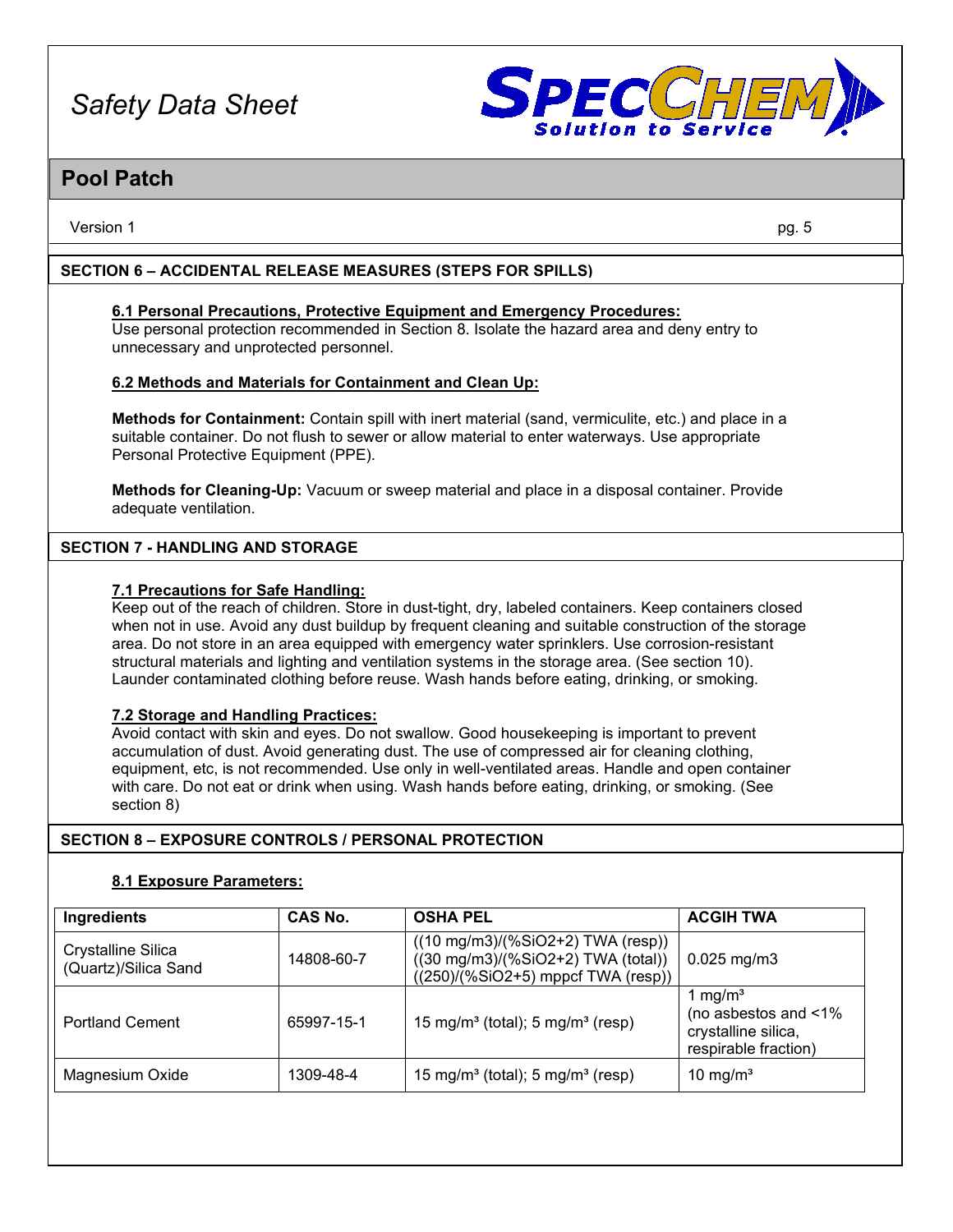

## **Pool Patch**

| Version 1              |            |                                                          | pg. 6       |
|------------------------|------------|----------------------------------------------------------|-------------|
| Titanium Dioxide       | 13463-67-7 | 15 mg/m <sup>3</sup> (total dust)                        | 10 mg/m $3$ |
| Calcium Carbonate      | 1317-65-3  | 15 mg/m <sup>3</sup> (total); 5 mg/m <sup>3</sup> (resp) | 10 mg/m $3$ |
| 8.2 Evnoeuro Controle: |            |                                                          |             |

## **8.2 Exposure Controls:**

Use adequate ventilation to keep exposures (airborne levels of dust, fume, vapor, etc.) below recommended exposure limits.

*The following information on appropriate Personal Protective Equipment is provided to assist employers in complying with OSHA regulations found in 29 CFR Subpart I (beginning at 1910.132), or standards of EU member states (including EN 149 for respiratory PPE, and EN 166 for face/eye protection), and those of Japan. Please reference applicable regulations and standards for relevant details.*

| <b>Respiratory Protection:</b> | A NIOSH approved dust mask or filtering<br>facepiece is recommended in poorly ventilated<br>areas or when permissible exposure limits may<br>be exceeded. Respirators should be selected by<br>and used under the direction of a trained health<br>and safety professional following requirements<br>found in OSHA's respirator standard (29 CFR<br>1910.134) and ANSI's standard for respiratory<br>protection (Z88.2). |
|--------------------------------|--------------------------------------------------------------------------------------------------------------------------------------------------------------------------------------------------------------------------------------------------------------------------------------------------------------------------------------------------------------------------------------------------------------------------|
| <b>Eye Protection:</b>         | Wear approved eye (properly fitted dust- or<br>splash-proof chemical safety goggles) / face<br>(face shield) protection.                                                                                                                                                                                                                                                                                                 |
| <b>Hand Protection:</b>        | Wear suitable gloves.                                                                                                                                                                                                                                                                                                                                                                                                    |
| <b>Body Protection:</b>        | Wear suitable protective clothing.                                                                                                                                                                                                                                                                                                                                                                                       |

#### **SECTION 9 – PHYSICAL AND CHEMICAL PROPERTIES**

#### **9.1 Information on Basic Physical and Chemical Properties:**

**Appearance (Physical State and Color): White to off-white** Powder **Odor:** No data available **Odor Threshold:** No data available **pH:** No data available **Melting/Freezing Point:** No data available **Boiling Point:** No data available **Flash Point:** No data available **Evaporation Rate:** No data available **Flammability (Solid; Gas):** Not Flammable **Upper/Lower Flammability or Explosion Limits:** No data available **Vapor Pressure (mm Hg @ 20°C (68° F):** No data available **Vapor Density:** No data available **Relative Density/Specific Gravity:** 2.5 to 2.7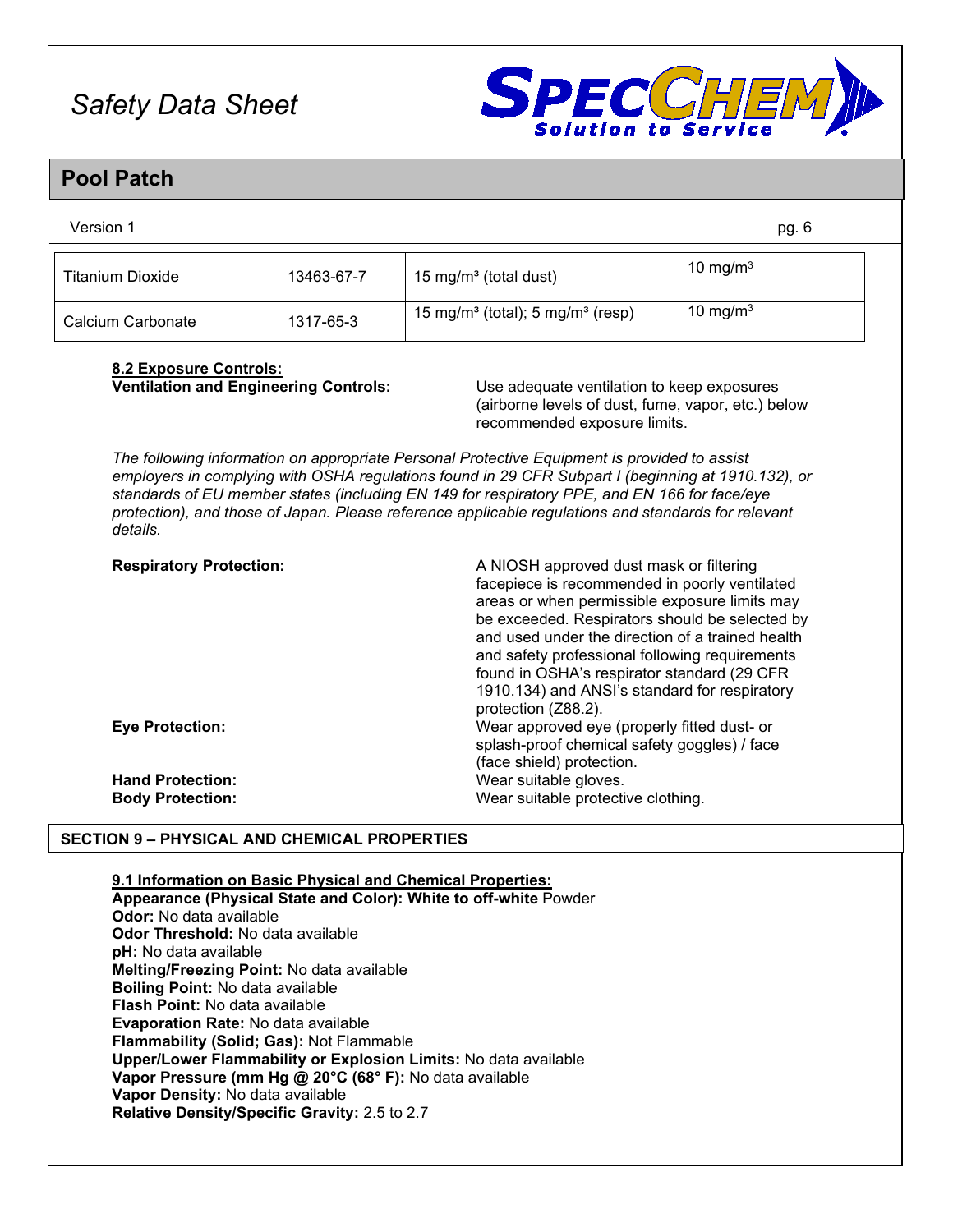

## **Pool Patch**

| Version 1                                                                                                                                                                                                                                                                                                             | pg. 7                                                                                                                                                                                                                                                                                                                                |
|-----------------------------------------------------------------------------------------------------------------------------------------------------------------------------------------------------------------------------------------------------------------------------------------------------------------------|--------------------------------------------------------------------------------------------------------------------------------------------------------------------------------------------------------------------------------------------------------------------------------------------------------------------------------------|
| <b>Solubility in Water: Partial</b><br>Weight per Gallon: No data available<br>Partition Coefficient (n-octanol/water): No data available<br>Auto-Ignition Temperature: No data available<br>Decomposition Temperature: No data available<br>Viscosity: No data available<br>9.2 Other Information: No data available |                                                                                                                                                                                                                                                                                                                                      |
| <b>SECTION 10 - STABILITY AND REACTIVITY</b>                                                                                                                                                                                                                                                                          |                                                                                                                                                                                                                                                                                                                                      |
| 10.1 Reactivity:<br>10.2 Stability:<br>10.3 Possibility of Hazardous Reactions: Will not occur.<br>10.4 Conditions to Avoid:<br>10.5 Incompatible Substances:                                                                                                                                                         | No dangerous reaction known under conditions of normal use.<br>Stable under conditions of normal storage and use.<br>Heat. Incompatible materials. Moisture.<br>Acids. Ammonium salts. Aluminum. Alkalis.<br>10.6 Hazardous Decomposition Products: May include and are not limited to: oxides of carbon.                            |
| <b>SECTION 11 - TOXICOLOGY INFORMATION</b>                                                                                                                                                                                                                                                                            |                                                                                                                                                                                                                                                                                                                                      |
| 11.1 Information on Toxicological Effects:<br><b>Toxicity Data:</b><br><b>Suspected Cancer Agent:</b>                                                                                                                                                                                                                 | No data available<br>Crystalline Silica (Quartz)/Silica Sand (CAS 14808-60-7) is<br>found on one or more of the following lists: FEDERAL OSHA Z<br>LIST, NTP, IARC, or CAL/OSHA and therefore is considered                                                                                                                          |
| Irritancy:<br><b>Sensitization to the Product:</b><br><b>Germ Cell Mutagenicity:</b><br><b>Reproductive Toxicity:</b>                                                                                                                                                                                                 | to be a cancer-causing agent by these agencies.<br>Skin, eye, and respiratory irritant.<br>This product is expected to cause skin sensitization.<br>This product does not contain ingredients that are suspected<br>to be a germ cell mutagenic.<br>This product is not expected to be a human reproductive                          |
|                                                                                                                                                                                                                                                                                                                       | toxicant.                                                                                                                                                                                                                                                                                                                            |
| <b>SECTION 12 - ECOLOGICAL INFORMATION</b>                                                                                                                                                                                                                                                                            |                                                                                                                                                                                                                                                                                                                                      |
| 12.1 Toxicity:                                                                                                                                                                                                                                                                                                        | May cause long-term adverse effects in the aquatic<br>environment.                                                                                                                                                                                                                                                                   |
| 12.2 Persistence and Degradability:<br>12.3 Bioaccumulative Potential:<br>12.4 Mobility in Soil:<br>12.6 Other Adverse Effects:<br>12.7 Water Endangerment Class:                                                                                                                                                     | No specific data available on this product.<br>No specific data available on this product.<br>No specific data available on this product.<br>12.5 Results of PBT and vPvB Assessment: No specific data available on this product.<br>No data available<br>At present, there are no ecotoxicological assessments<br>for this product. |
| <b>SECTION 13 - DISPOSAL CONSIDERATIONS</b>                                                                                                                                                                                                                                                                           |                                                                                                                                                                                                                                                                                                                                      |
|                                                                                                                                                                                                                                                                                                                       |                                                                                                                                                                                                                                                                                                                                      |
|                                                                                                                                                                                                                                                                                                                       |                                                                                                                                                                                                                                                                                                                                      |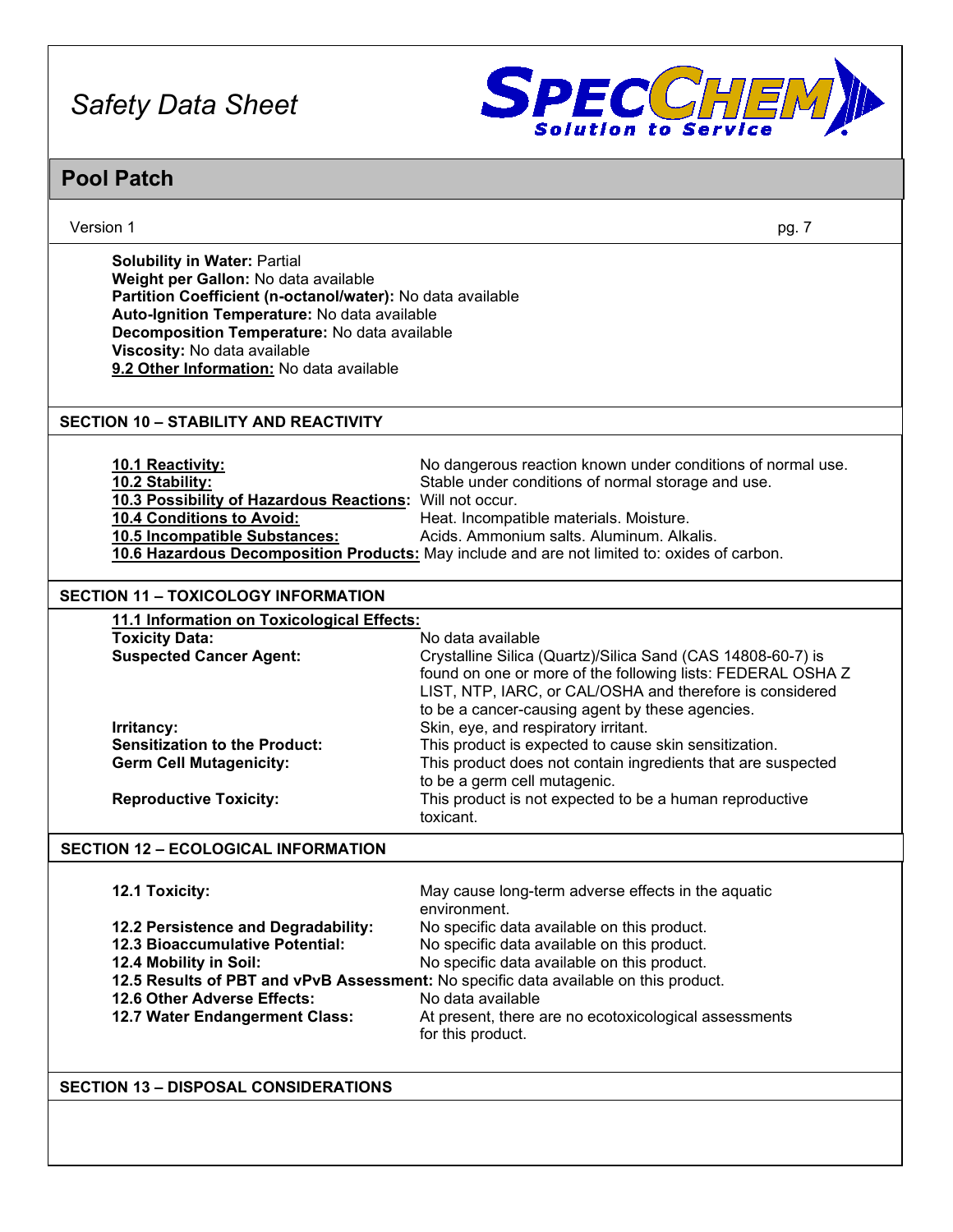

### **Pool Patch**

Version 1 pg. 8

**13.1 Waste Treatment Methods:** Waste disposal must be in accordance with appropriate U.S. Federal, State, and local regulations, those of Australia, EU Member States and Japan.

**13.2 EU Waste Code:** Not determined

#### **SECTION 14 - TRANSPORTATION INFORMATION**

#### **14.1 U.S. Department of Transportation (DOT) Shipping Regulations:**

*This product is classified (per 49 CFR 172.101) by the U.S. Department of Transportation, as follows.* **UN Identification Number:** Not applicable **Proper Shipping Name: Not regulated Hazard Class Number and Description:** Not applicable **Hazard Class Number and Description: Packing Group:** Not applicable **DOT Label(s) Required: North American Emergency Response Guidebook Number:** Not applicable **14.2 Environmental Hazards:** The components of this product are not designated by the Department of Transportation to be Marine Pollutants (49 CFR 172.101, Appendix B). **14.3 Special Precaution for User:** Do not handle until all safety precautions have been read and understood. **14.4 International Air Transport Association Shipping Information (IATA):** Not regulated. **14.5 International Maritime Organization Shipping Information (IMO): UN Identification Number:** Not applicable **Proper Shipping Name:** Not regulated **Hazard Class Number and Description:** Not applicable **Packing Group:** Not applicable **EMS-No:** Not applicable

#### **SECTION 15 – REGULATORY INFORMATION**

#### **15.1 Safety, Health and Environmental Regulations Specific for the Substance or Mixture:**

United States Regulations: **U.S. SARA Reporting Requirements:** The components of this product are not subject to the reporting requirements of Sections 302, 304, and 313 of Title III of the Superfund Amendments and Reauthorization Act. **U.S. SARA 311/312:** Acute Health: Yes; Chronic Health: Yes; Fire: No; Reactivity; No **U.S. CERCLA Reportable Quantity:** None **U.S. TSCA Inventory Status:** The components of this product are listed on the TSCA Inventory or are exempted from listing. **Other U.S. Federal Regulations:**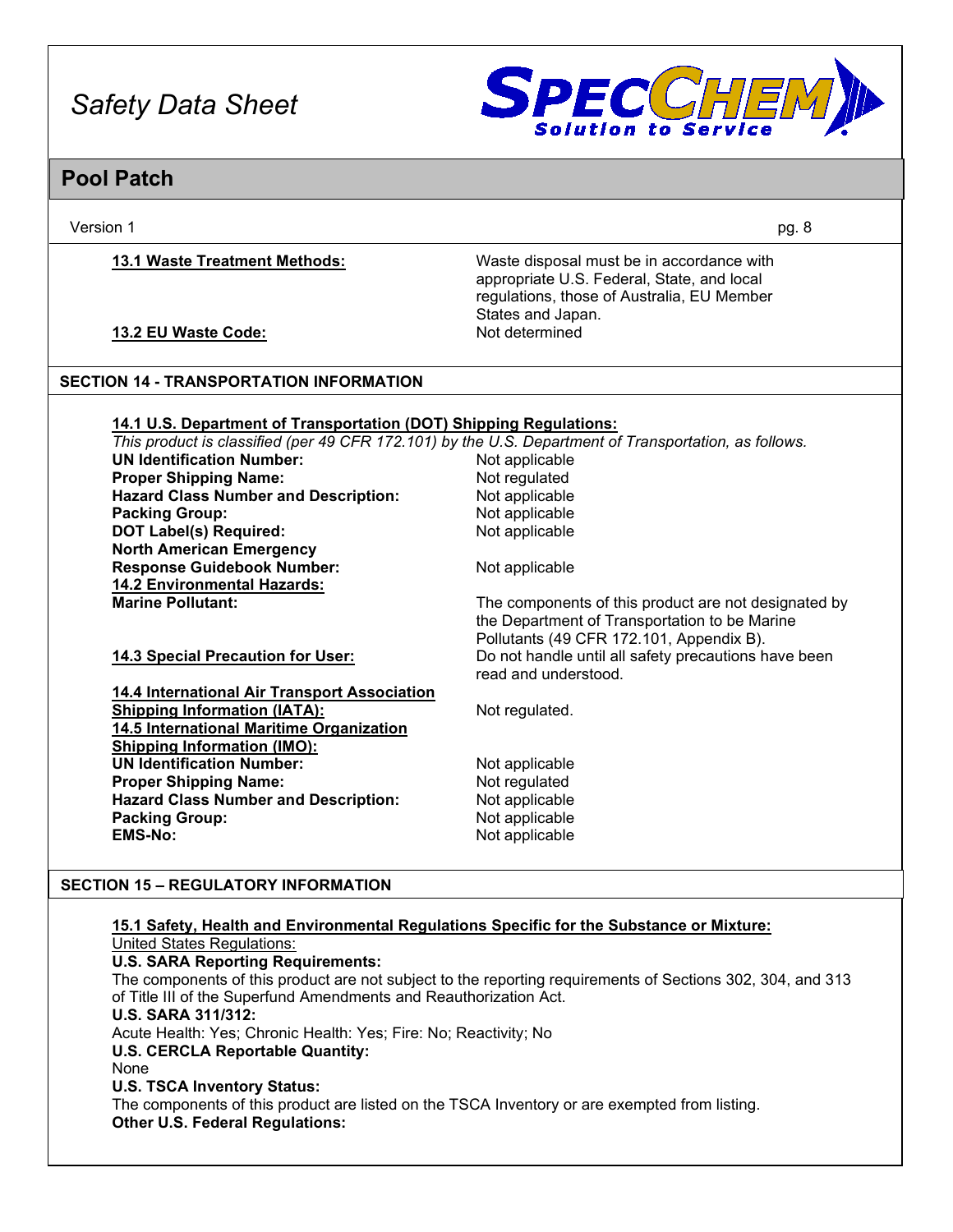

## **Pool Patch**

#### Version 1 pg. 9

None known

**California Safe Drinking Water and Toxic Enforcement Act (Proposition 65):** This product does contain "Silica, crystalline", which is on the Proposition 65 Lists.

#### **15.2 Canadian Regulations:**

**Canadian DSL/NDSL Inventory Status:**

Components are DSL Listed, NDSL Listed and/or are exempt from listing **Other Canadian Regulations:**

Not applicable

#### **Canadian Environmental Protection Act (CEPA) Priorities Substances Lists:**

This product has been classified in accordance with the hazard criteria of the Controlled Products Regulations and the MSDS contains all of the information required by those regulations.

#### **Canadian WHMIS Classification and Symbols:**

This product is Class E, Corrosive, and D2B, Materials causing other toxic effects, per WHMIS Controlled Product Regulations



#### **15.3 European Economic Community Information:**

This product meets the definition of a hazardous substance or preparation as defined by the European Union Council Directives 67/548/EEC, 1999/45/EC, 1272/2008/EC and subsequent Directives. See Section 2 for Details.

#### **Chemical Safety Assessment:**

No Chemical Safety Assessment has been carried out for this substance/mixture by the supplier.

#### **15.4 Australian Information for Product:**

Components of this product are listed on the International Chemical Inventory list.

#### **15.5 Japanese Information for Product:**

Japanese Minister of International Trade and Industry (MITI) Status: The components of this product are not listed as Class I specified Chemical Substances, Class II Specified Chemical Substances, or Designated Chemical Substances by the Japanese MITI.

#### **15.6 International Chemical Inventories:**

Listing of the components on individual country Chemical Inventories is as follows:

Australian Inventory of Chemical Substances (AICS): Listed

Korean Existing Chemicals List (ECL): Listed

Japanese Existing National Inventory of Chemical Substances (ENCS): Listed Philippines Inventory if Chemicals and Chemical Substances (PICCS): Listed U.S. TSCA: Listed

#### **SECTION 16 – OTHER INFORMATION**

Prepared By: Chris Eigbrett (MSDS to GHS Compliance) Date of Printing: July 1, 2018